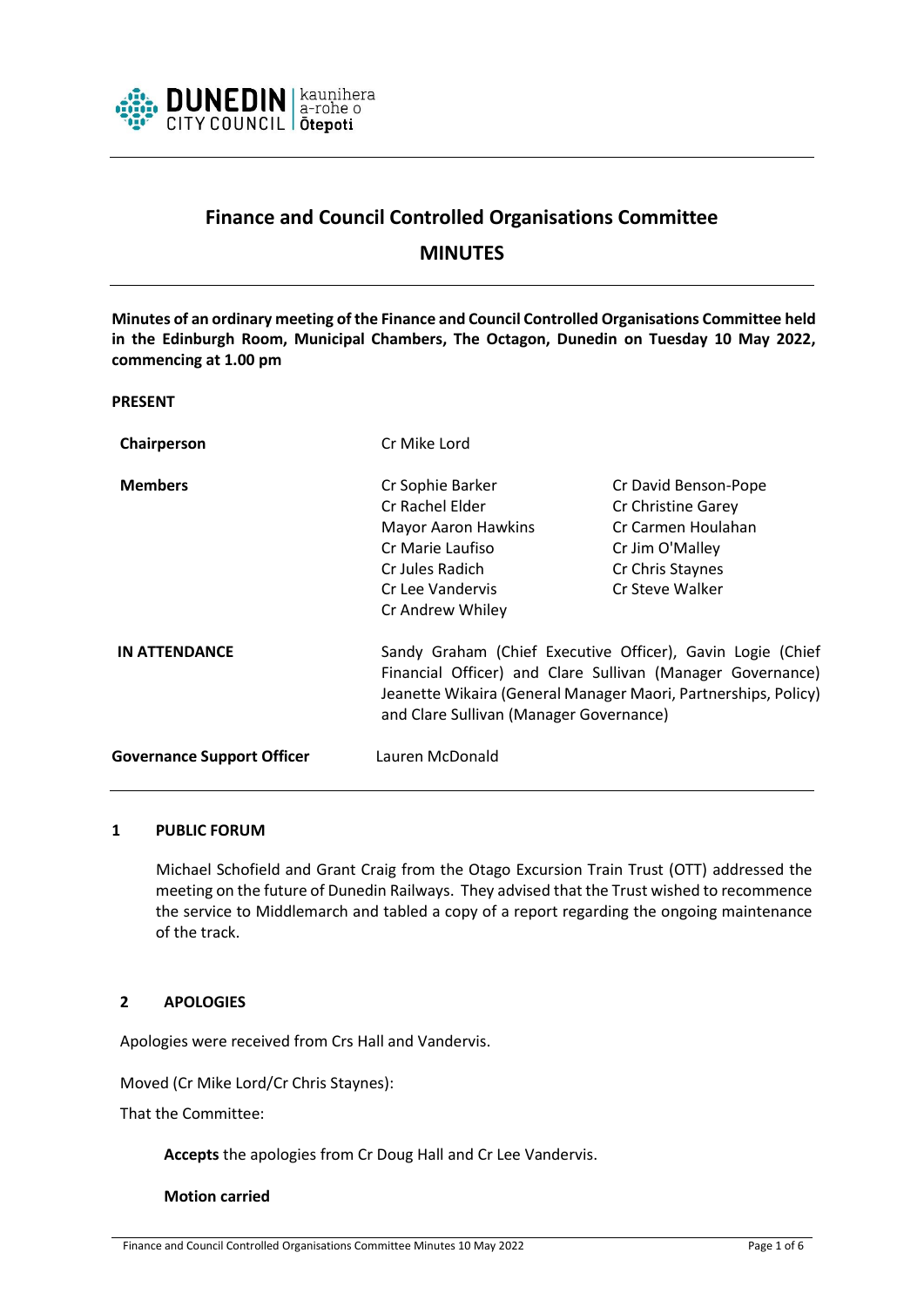#### **3 CONFIRMATION OF AGENDA**

Moved (Cr Mike Lord/Cr Steve Walker): That the Committee:

**Confirms** the agenda with the following addition and alterations:

That Item 12 - 2021 Annual Reports for the Dunedin City Holdings Ltd Group be taken before Item 10 – Dunedin Railways Limited – update on funding and operations; and

That Item 13 Submission on Otago Regional Council Annual Plan 2022/23 be taken before Item 11 – Items for consideration by the Chair.

**Motion carried**

## **4 DECLARATIONS OF INTEREST**

Members were reminded of the need to stand aside from decision-making when a conflict arose between their role as an elected representative and any private or other external interest they might have.

Moved (Cr Mike Lord/Cr Chris Staynes):

That the Committee:

- a) **Notes** the Elected Members' Interest Register; and
- b) **Confirms** the proposed management plan for Elected Members' Interests.

**Motion carried**

#### **5 CONFIRMATION OF MINUTES**

# **5.1 FINANCE AND COUNCIL CONTROLLED ORGANISATIONS COMMITTEE MEETING - 8 MARCH 2022**

Moved (Cr Mike Lord/Cr Chris Staynes):

That the Committee:

**Confirms** the public part of the minutes of the Finance and Council Controlled Organisations Committee meeting held on 08 March 2022 as a correct record.

#### **Motion carried**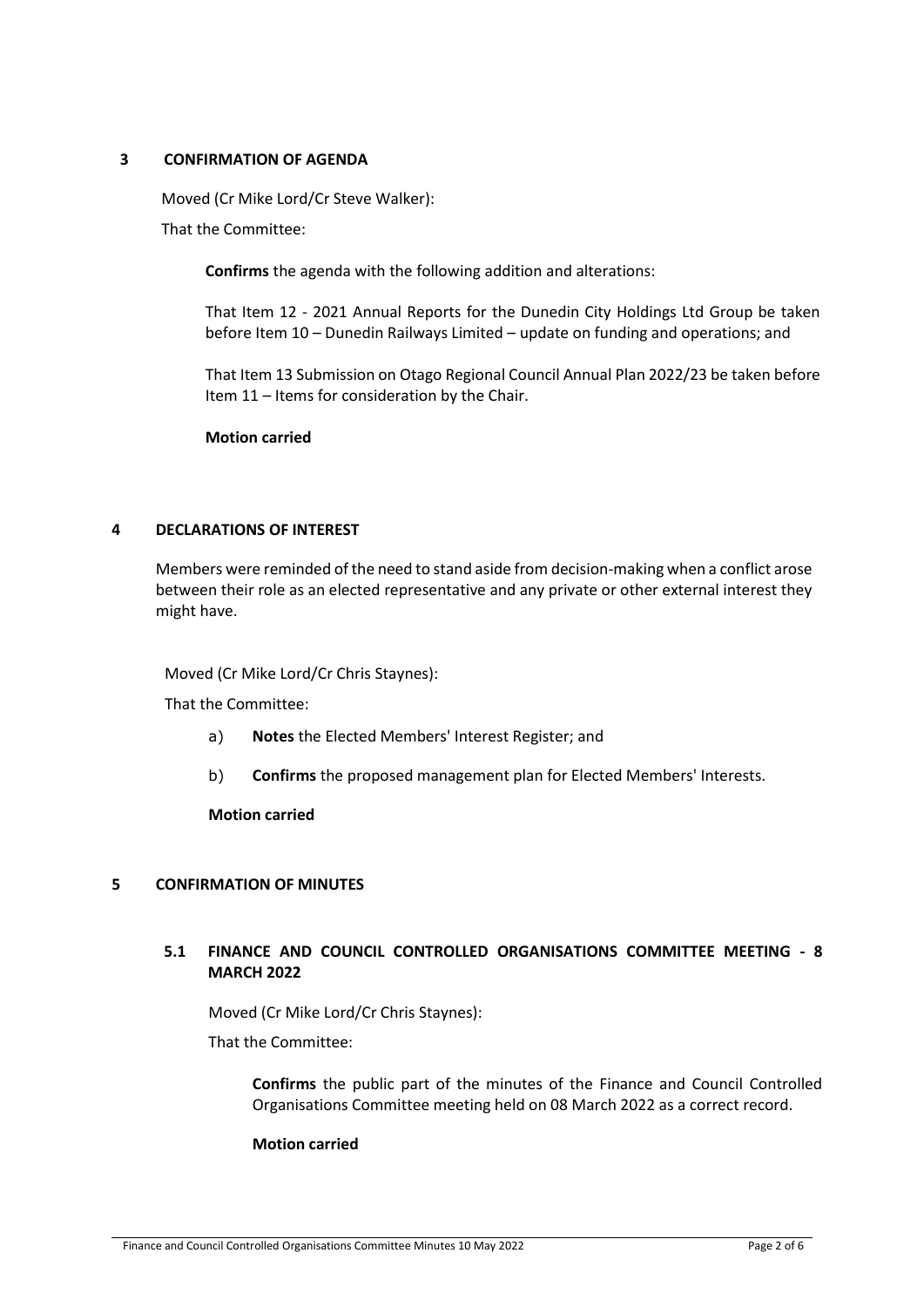#### **REPORTS**

# **6 ACTIONS FROM RESOLUTIONS OF FINANCE AND COUNCIL CONTROLLED ORGANISATIONS COMMITTEE MEETINGS**

A report from Civic provided an update on implementation of resolutions made at Finance and Council Controlled Organisations Committee meetings.

The Chief Financial Officer (Gavin Logie) spoke to the report and responded to questions.

Moved (Cr Mike Lord/Cr Chris Staynes):

That the Committee:

**Notes** the Actions from resolutions of Finance and Council Controlled Organisations Committee meetings as attached.

**Motion carried (FCCO/2022/007)**

#### **PART A REPORTS**

#### **7 FINANCE AND COUNCIL CONTROLLED ORGANISATIONS COMMITTEE - FORWARD WORK PROGRAMME**

A report from Corporate Policy provided an update of the Finance and Council Controlled Organisations Committee forward work programme.

The Chief Financial Officer (Gavin Logie) spoke to the report and responded to questions.

Moved (Cr Rachel Elder/Cr Chris Staynes):

That the Committee:

**Notes** the Finance and Council Controlled Organisations Committee forward work programme.

#### **Motion carried (FCCO/2022/008)**

#### **8 FINANCIAL RESULT - PERIOD ENDED 31 MARCH 2022**

A report from Finance provided the financial results for the period ended 31 March 2022 and the financial position as at that date.

The Chief Financial Officer (Gavin Logie) spoke to the report and responded to questions.

Moved (Cr Chris Staynes/Cr Jim O'Malley):

That the Committee:

**Notes** the Financial Performance for the period ended 31 March 2022 and the Financial Position as at that date.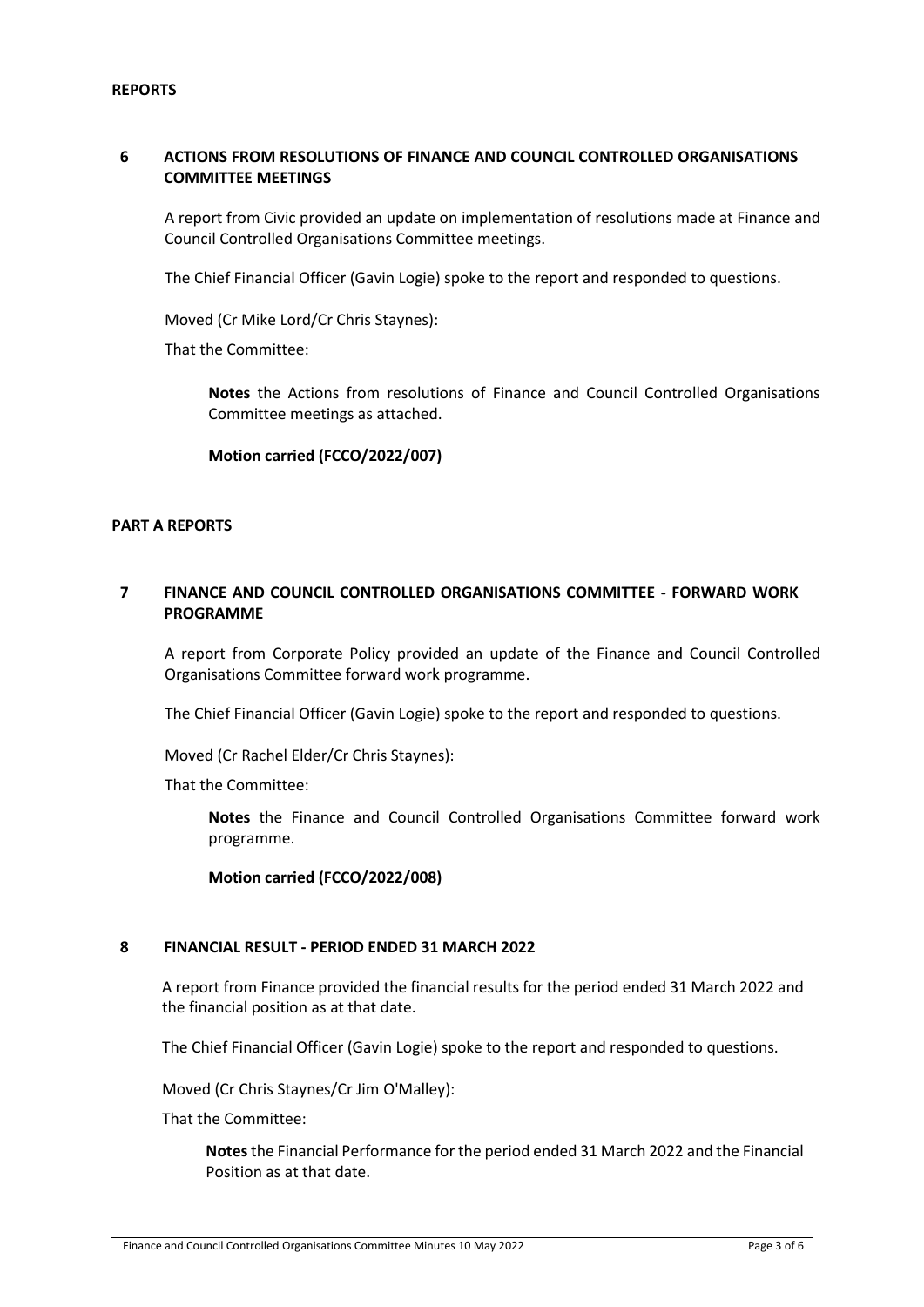#### **9 WAIPORI FUND - QUARTER ENDING 31 MARCH 2022**

A report from Dunedin City Treasury Limited provided information on the results of the Waipori Fund for the quarter ended 31 March 2022.

The Chief Financial Officer (Gavin Logie) spoke to the report and responded to questions.

Moved (Cr Steve Walker/Cr Chris Staynes):

That the Committee:

**Notes** the report from Dunedin City Treasury Limited on the Waipori Fund for the quarter ended 31 March 2022.

**Motion carried (FCCO/2022/010)**

#### **12 2021 ANNUAL REPORTS FOR THE DUNEDIN CITY HOLDINGS LTD GROUP**

A report from the Executive Leadership Team provided the remaining 2021 Annual Reports of Dunedin City Holdings Ltd (DCHL) Group companies.

The Chief Financial Officer (Gavin Logie) spoke to the report and responded to questions.

Moved (Cr Mike Lord/Cr Chris Staynes):

That the Committee:

- a) **Notes** the 2021 Annual Reports of:
	- **-** Dunedin Railways Limited
	- **-** Dunedin Venues Management Limited

#### **Motion carried (FCCO/2022/011)**

#### **PART B REPORT**

#### **10 DUNEDIN RAILWAYS LIMITED - UPDATE ON FUNDING AND OPERATIONS**

A report from the Executive Leadership Team appended a report from Dunedin City Holdings Ltd and Dunedin Railways Limited on an update on funding and operations for the financial years 2023 and 2024.

The Chief Executive Officer (Sandy Graham) and Chief Financial Officer (Gavin Logie) spoke to the report and responded to questions.

Moved (Cr Sophie Barker/Cr Jules Radich):

That the Committee: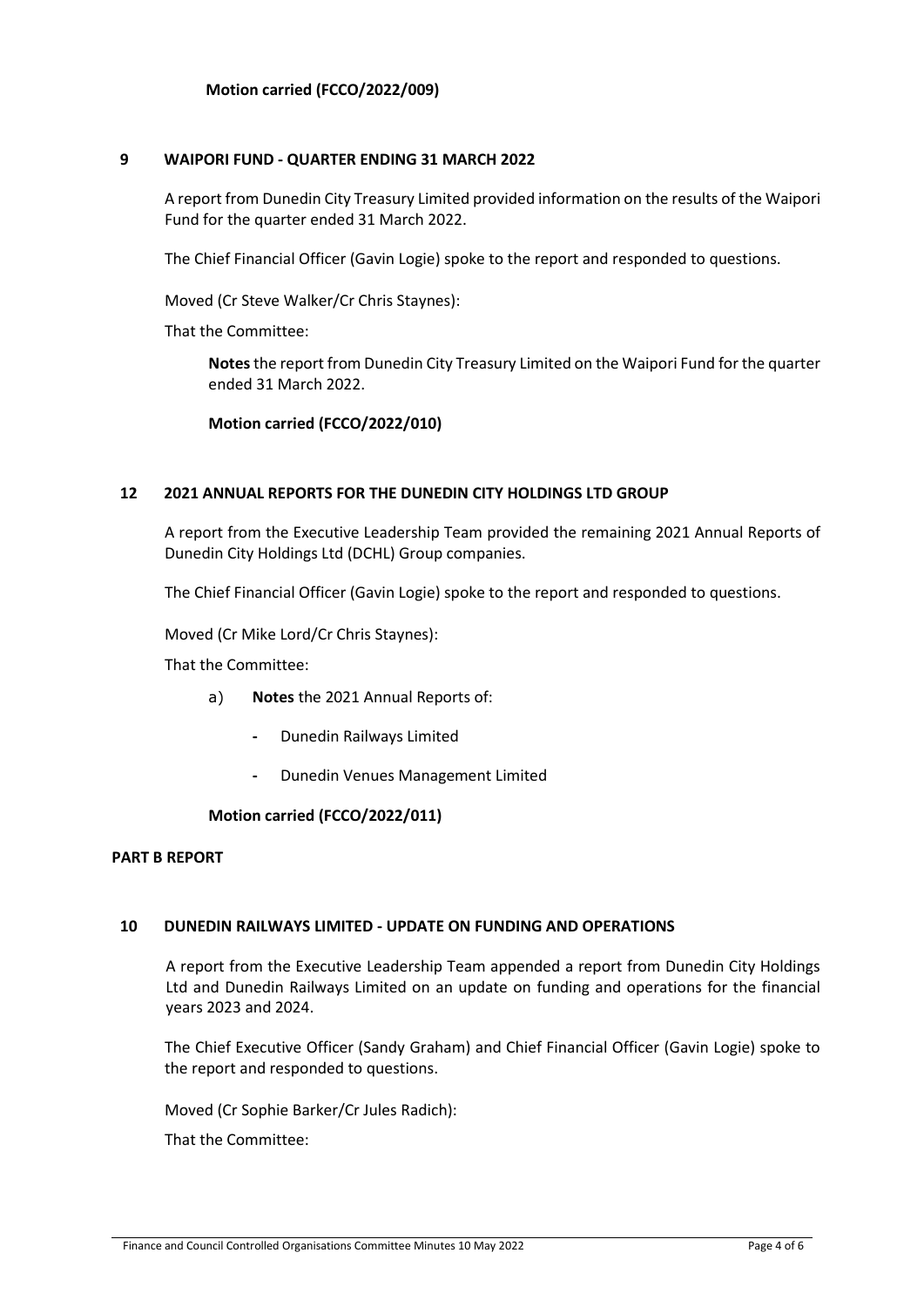- a) **Recommends** that Council confirms its previous decision of November 2021 for DCHL to operate and fund a limited service for Dunedin Railways Limited until June 2024.
- b) **Notes** staff will report back to Council as part of next the Annual Plan process on the options for long term operations and governance of the Dunedin Railways Limited.

## **Motion carried (FCCO/2022/012)**

## **13 SUBMISSION ON OTAGO REGIONAL COUNCIL ANNUAL PLAN 2022/23**

A report from Corporate Policy and the Executive Leadership Team sought approval for a submission to the Otago Regional Council's 2022/23 Annual Plan.

The Manahautū (General Manager Māori Partnerships and Policy) (Jeanette Wikaira) spoke to the report and responded to questions.

Moved (Cr Mike Lord/Cr Chris Staynes):

That the Committee:

**Adjourn** the meeting.

**Motion carried**

The meeting adjourned at 2.24 pm and reconvened at 2.34 pm.

Moved (Mayor Aaron Hawkins/Cr Christine Garey):

That the Committee:

- a) **Notes** the draft submission with the following additions:
	- Comments on the Council's existing position on air quality, public transport governance, and harbour asset management.
	- Comments on the scaling up capacity of the public transport network.
	- Comments in response to the transport section of the submission regarding off road shared paths.
	- Comments regarding the significant role the ORC plays in transport planning and ensuring funding allocated to transport is sufficient for the needs of Dunedin.
- b) **Authorises** the Mayor or his delegate to speak to the DCC submission at the hearings**.**
- c) **Authorises** the CEO in consultation with the Chair of Finance and Council Controlled Organisations Committee to finalise the submission and submit to the Otago Regional Council by Thursday 12 May 2022.
- d) **Notes** that the submission will be presented to Council at the 31 May 2022 meeting for retrospective approval.

**Motion carried (FCCO/2022/013)**

#### **11 ITEMS FOR CONSIDERATION BY THE CHAIR**

There were no items for consideration by the Chair.